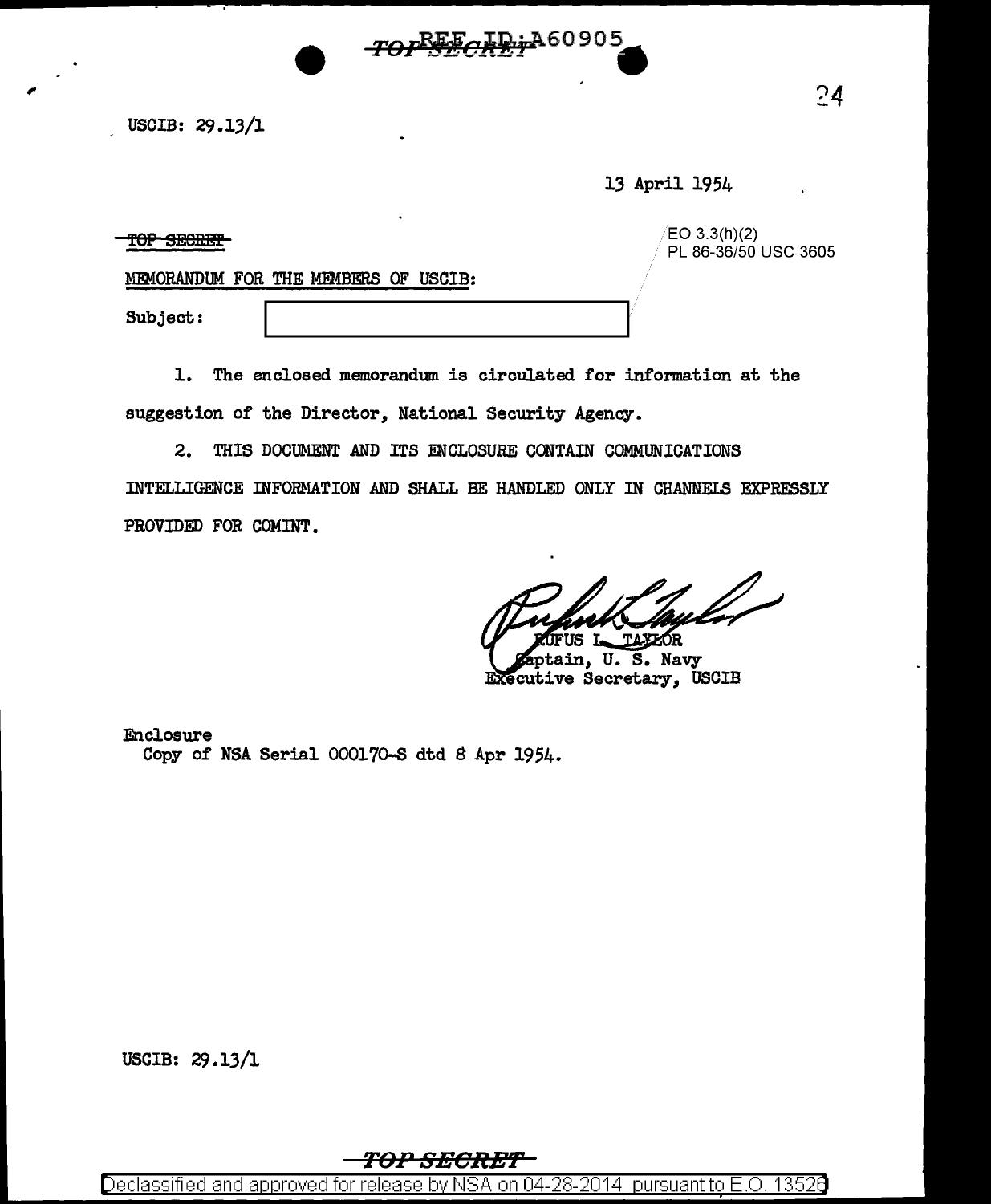

| NATIONAL SECURITY AGENCY |  |
|--------------------------|--|
|                          |  |

WASHINGTON 25, D. C.

Serial: 000170-S 8 Apr 54

<del>OP SECRET</del>

 $EO 3.3(h)(2)$ PL 86-36/50 USC 3605

MEMORANDUM FOR THE MEMBERS OF USCIB

SUBJECT:

The information set forth below is forwarded as a matter of  $1.1$ interest in connection with our Third Party arrangements.

The Director, GCIA, recently informed this Agency that a  $2.$ representative of GCIQ, in the muise of a member of another organization, met an officer of the while on an official visit to As vou know. NSA has for under the some years been receiving

officer indicated that his organization was most The 3. anxious to open up exchange arrangements with the British to include the following items:

- Exchange of  $D/F$  bearings.  $a$ .
- Exchange of raw traffic. ъ.
- $\mathbf{c}$ .
- Supply of Hollerith equipment. d.

An advanced state of technical cooperation.  $e_{\star}$ 

He emphasized the boon that help would be to the British, pointing out that his organization had a total strength of 650, of whom 300 are intercept operators (over 150 have had 7 years' experience) and 100 are cryptanalysts. He made several interesting statements about the and has recently rollowed this up with a letter urgently pressing for an agreement on items (a) and (c) as a first step.

4. The Director, GCHQ, believes it is possible that benefit might accrue to the combined US-UK COMINT effort by sympathetic consideration of  $3(a)$ ,  $(b)$ ,  $(c)$ , and  $(d)$  above, for which the provisions of Appendix P should clearly apply. Comments were requested of the Director, NSA.

<del>OP SECRET</del>

<del>TOP SECRET</del> CONTROL NUMBER 54-927A COPY  $24$  OF 45 **COPIES**  $OF<sup>2</sup>$ PAGE PAGES